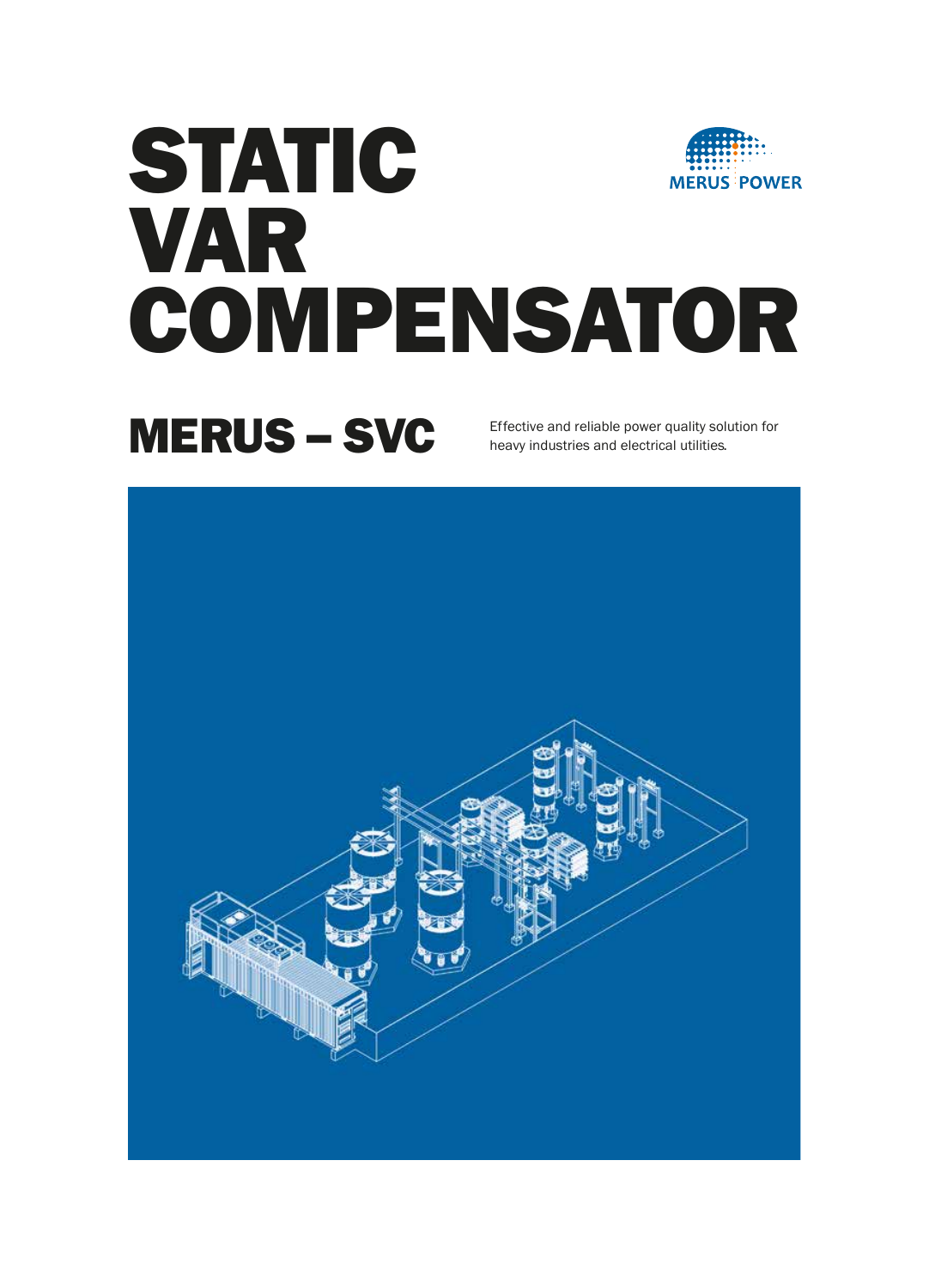### TAILORED POWER QUALITY **SOLUTION** TO SUIT YOUR NEEDS

Are you searching for a solution to improve the productivity, capacity and reliability of your plant? Voltage instability, flicker and harmonic distortions are commonly experienced power quality challenges. Poor power quality can undermine the productivity, capacity and reliability of industrial plants with challenging loads such as electric arc furnaces. Power quality problems also impact the stability and transmission capacity of the supply network.

#### GOOD POWER QUALITY SAVES MONEY AND ENERGY

Merus Power Static Var Compensator is an effective and reliable power quality solution – an investment that pays off quickly.

Fast and effective response to voltage variations, flicker and harmonic distortions bring proven benefits to both heavy industrial plants and supply network. Merus SVC releases the undermined capacity while improving productivity and reliability in your plant at the same time. Supply network and neighboring facilities enjoy greater voltage stabilization and enhanced transmission capacity.

Each SVC system is tailor-made to fit the network fault level and load parameters.

• Voltage stabilization and load balancing by injecting inductive or COMPENSATOR:

FUNCTIONS OF THE MERUS STATIC VAR

- capacitive reactive power • Flicker mitigation through dynamic response to fast fluctuation of loads
- Maintaining of power
- factor to desired levels • Harmonic mitigation
- Improved voltage on loadbus

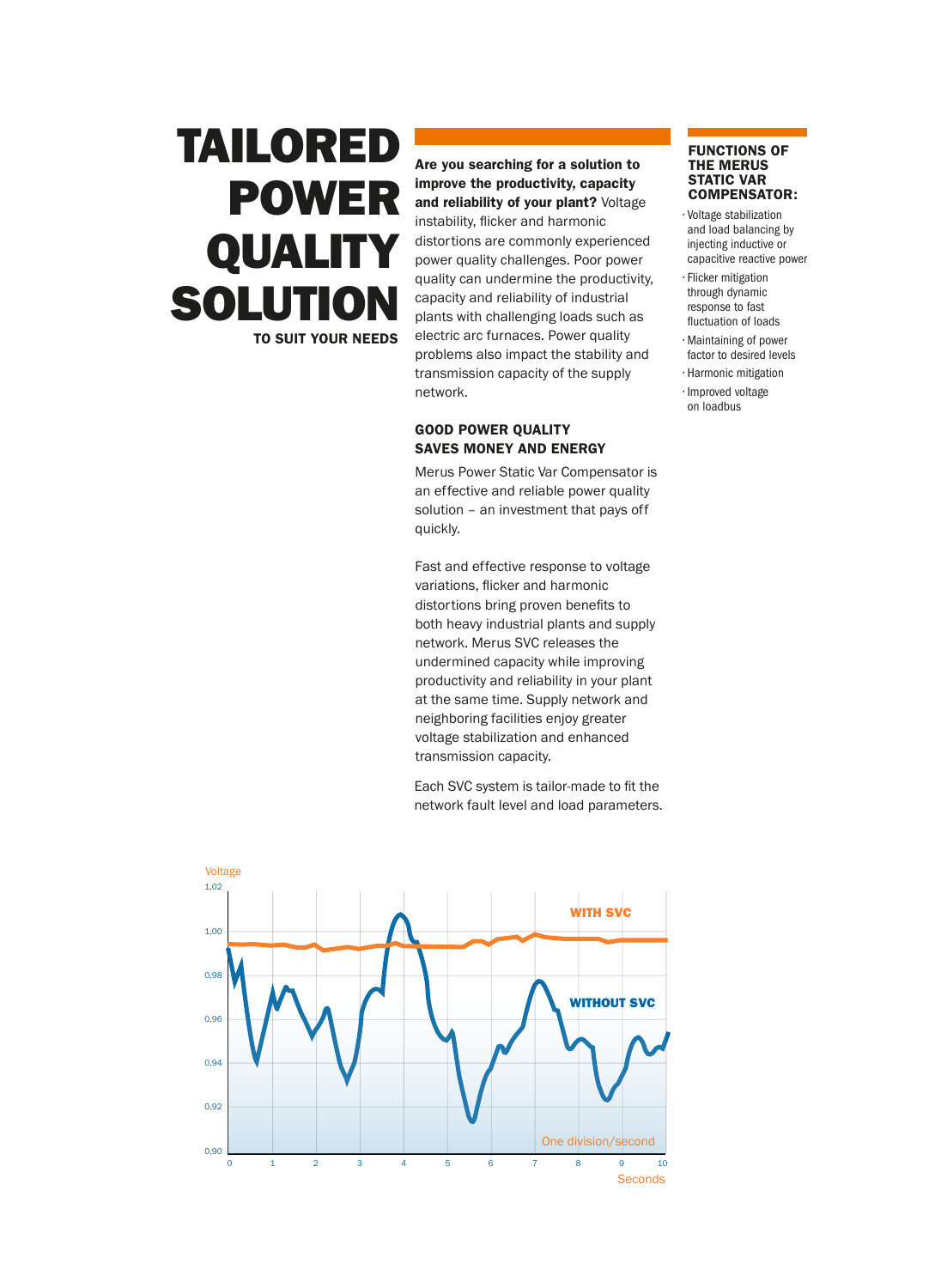### APPLICATION CUSTOMIZED SOLUTION FOR CUSTOMER

#### CUSTOMIZED SOLUTION FOR CHALLENGING APPLICATIONS

Merus Static Var Compensator is an effective power quality solution for steel, metal, mining and electrical utilities. Suitable applications include:

- Electrical arc furnaces (EAF), rolling mills, ladle furnaces and shredders in steel and metal industry
- Winders, conveyors and crushers in mining industry
- Electrical utilities in power transmission and distribution sector
- Other heavy industrial applications

### BENEFITS:

• Increased plant productivity and

- capacity
- Improved energy efficiency
- Reduced heat losses
- Higher plant lifetime
- Reduced
- maintenance costs

• Improved plant reliability







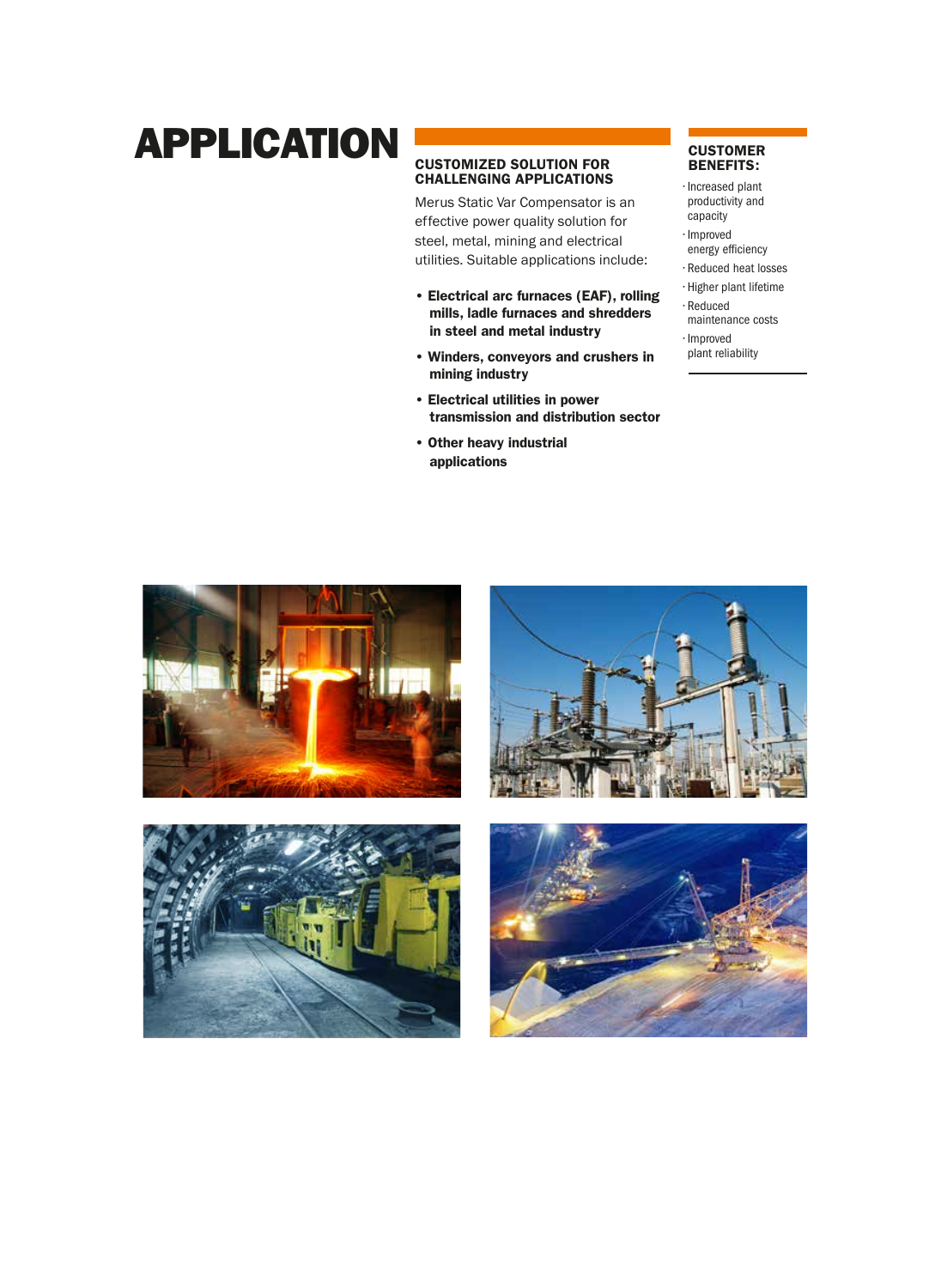## ROBUST AND RELIABLE







The Static Var Compensator's state-of-the-art high voltage thyristor valve, reliable controller, modern user interface and redundant technical design are combined into a fast, reliable and robust system that is easy to operate and complies with all standard communication protocols.

The Static Var Compensator is connected parallel with the load to be compensated. The system provides reactive pow er in proportion to the system supply voltage.

In the heart of the system is Merus thyristor valve that is developed to meet the demands of performance and reli ability in harsh industrial environment. Due to its mechanical composite construction, the size of the valve is compact and it can be installed even in a standard sea freight container. The electronics are simple and robust, but the device is still equipped with comprehensive monitoring and electrical protection features. All communication between high voltage thyristor disc level and ground control system is utilizing fibre optics which makes long distance signal transfer possible.

Thyristor-controlled reactors (TCR) generate SVC's inductive power and passive filter capacitor banks generate its capacitive power. As TCR also generates harmonic currents, the capacitor banks are fine tuned for not only reducing harmonics generated by the load but also from the system itself.

The thyristors are net commutated thus they can be turned on once per cycle. This feature along with the control and measuring strategy define response time for reactive power and voltage changes. When open loop control strategy is implemented, the typical response time of the SVC system is 10ms (50Hz).

Merus control & protection system guarantees superior performance for flicker mitigation, reactive power control, power factor control and voltage stabilization. Advanced protection system ensures that the components are well pro tected against unexpected system fault conditions. Master controller regulates the operation of thyristor valve in order to respond to the system's reactive power requirements.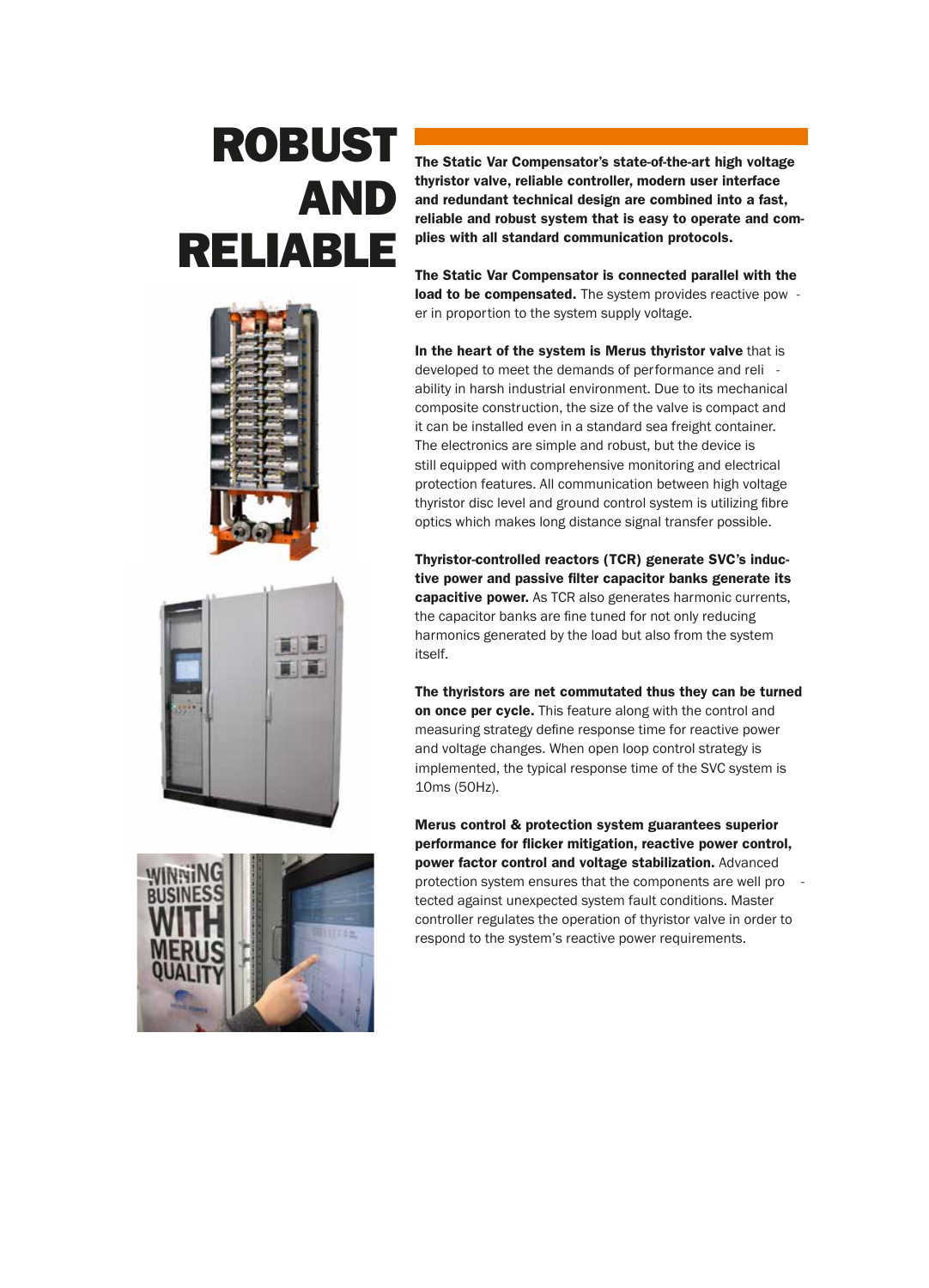## INNOVATIVE **FEATURE**

FOR SUPERIOR PERFORMANCE

#### Innovative design and reliability

• Merus thyristor valve is compact and robust due to its innovative mechanical composite construction

• Fibre optics based communication between high voltage thyristor disc level and ground control system makes long distance signal transfer possible

- Due to compact valve design a system can be built in a standard container and is easily re-locatable.
- Advanced protection system ensures that the components are well protected against unexpected system fault conditions

#### Sophisticated monitoring and remote access

- The system can be monitored and controlled remotely or at on-site workstations
- Comprehensive monitoring and electrical protection features
- Advanced and easy-to-use user interface with 19" touch screen

#### Effective control strategy

 $\cdot$  Open and close loop control strategies permit effective flicker mitigation, reactive power control, power factor control and harmonic mitigation

• Proven control algorithms

#### Merus Power Quality System

· Merus Power is an ISO 9001:2008 certified company.

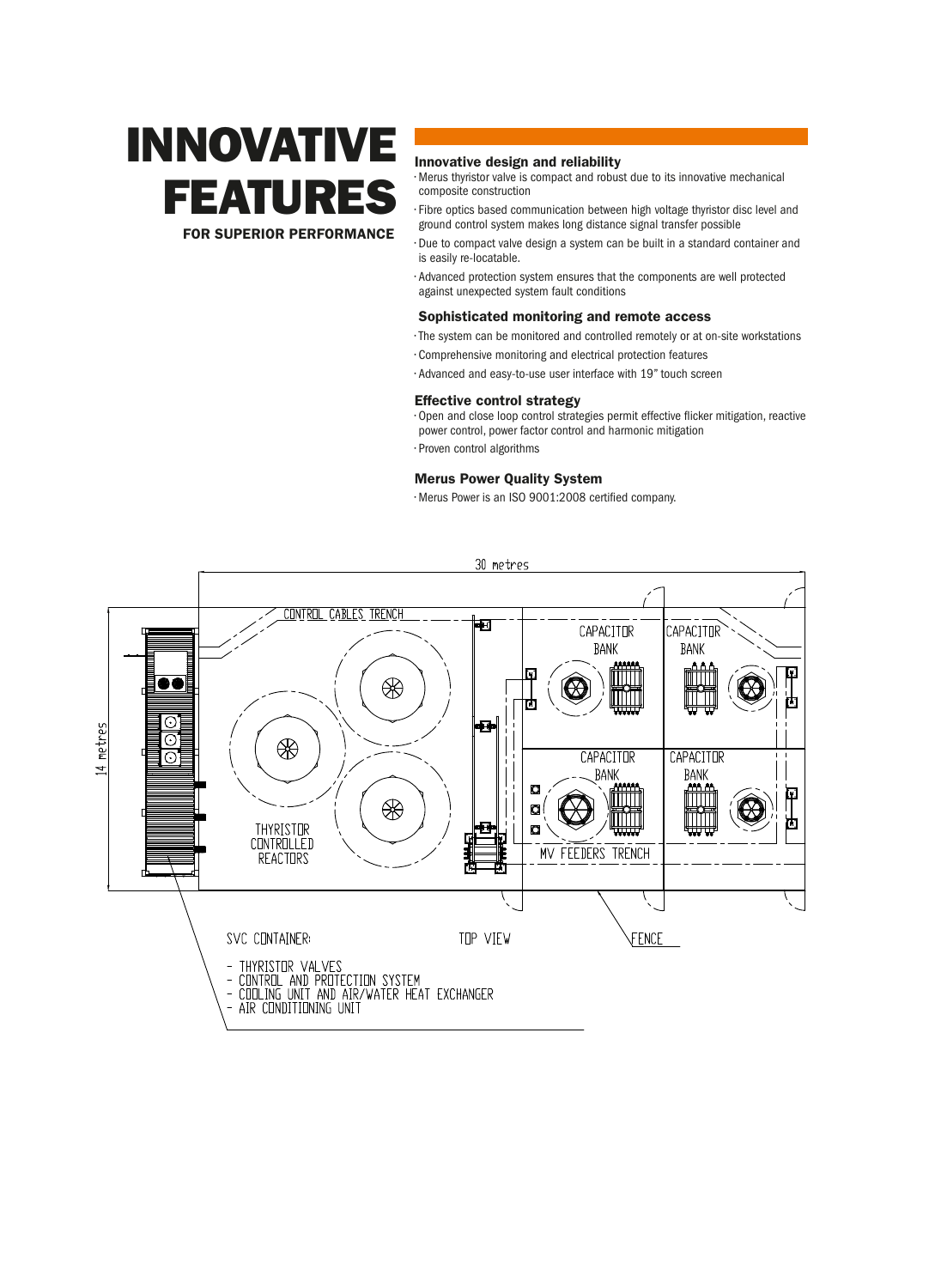### TURNKEY PROJECT DELIVE BY MERUS POWER EXPERTS

The commercial and technical chal lenges of Merus Power's customers are fully understood as the company's experts have decades of experience in steel, mining and other demanding industrial applications.

Our experienced project team takes care of the whole project right from the initial phase including onsite delivery to installation, commissioning and training of personnel. Furthermore, our aftersales services ensure smooth opera tion of the system and maximize the return on investments.

#### TYPICAL MERUS SVC PROJECT ACTIVITIES INCLUDE:

• System studies and indepth analysis • Engineering, simulations

and design • Factory tests for

validation of required criteria

• On-sitedelivery, installation and commissioning

• Training and after-sales support

• Modernization and upgradation

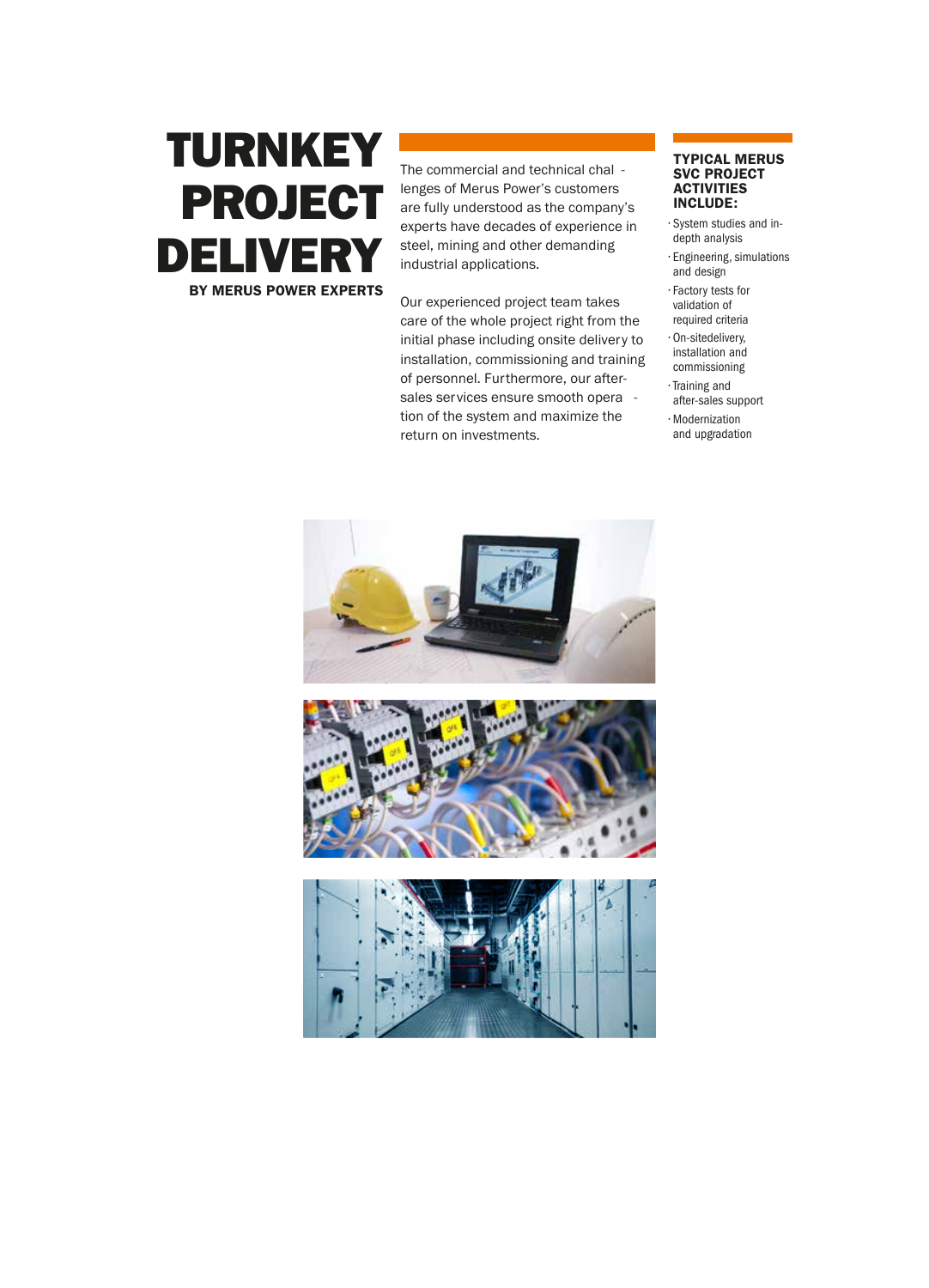## **WIDELY** ADJUSTABLE POWER RANGE

The system can be built for all medium voltage levels starting from 3.3kV all the way up to 38.5kV. The power output range starts from 4Mvar up to 250Mvar and the systems can be connected parallel for a higher total output.



#### CHOOSING BETWEEN MERUS SVC AND MERUS STATCOM?

To achieve superior flicker reduction on weaker grids, Merus STATCOM could be alternative solution for your specific application. Working as a Voltage Source Converter (VSC) Merus STATCOM is built on latest power electronics technology. By providing short-term over loading capabilities, Merus STATCOM could be the right solution when superior flicker reduction is the goal. Our experts will be happy to discuss the best solution for your specific challenges.